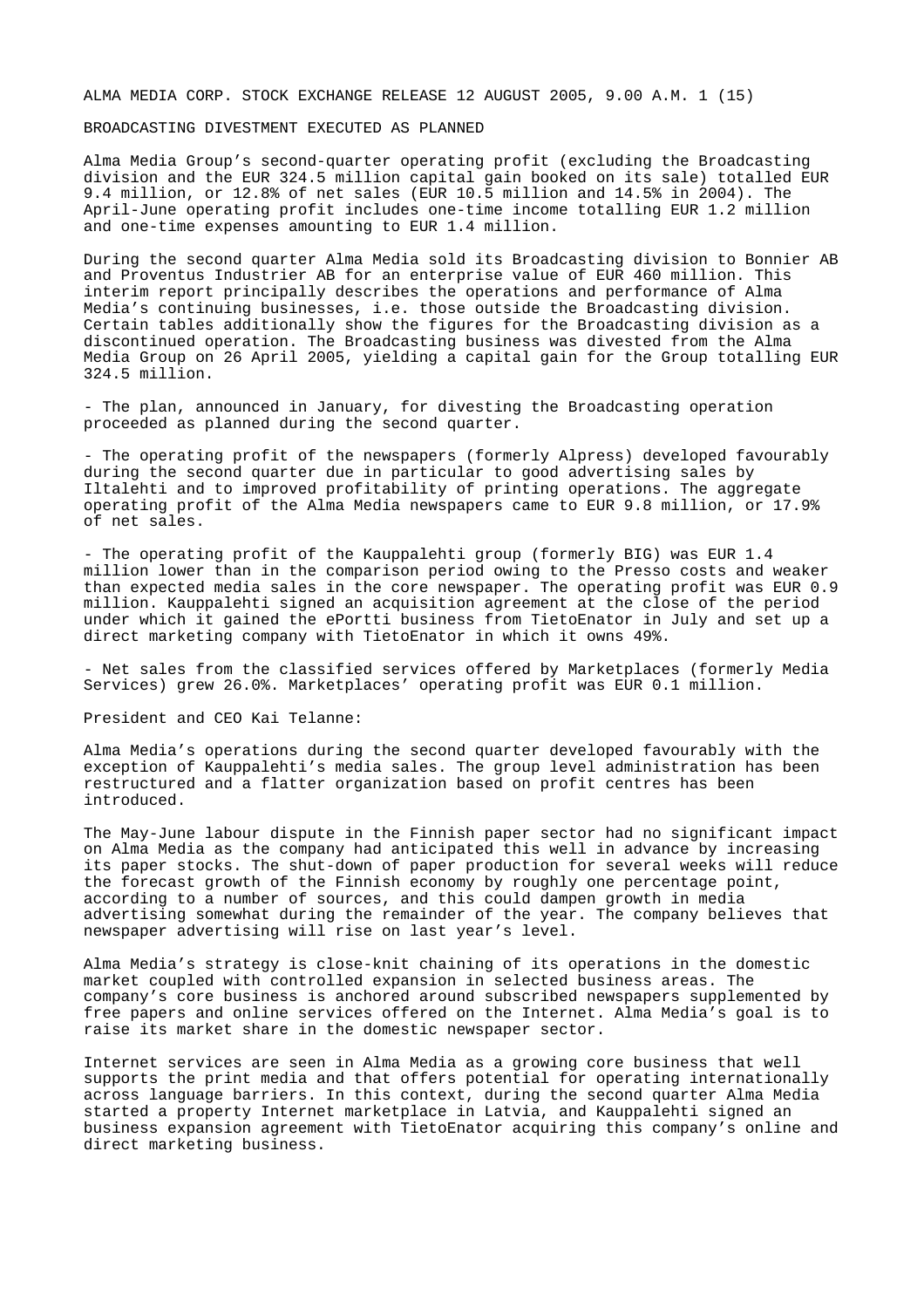In the short term Alma Media's operations will continue to focus on the Finnish market. The company has started to evaluate its possibilities for expanding in its core businesses, newspaper publishing and online marketplaces, outside Finland. One year has been reserved for this process and therefore no decisions can be expected before the second half of 2006.

The company has no net debt at all in its balance sheet as a result of the Broadcasting divestment. For this reason Alma Media, as a steady cash flow generator, has the financial reserves to undertake acquisitions and to return capital to its owners. Capital returns will not be possible until 2006, however, when it becomes technically possible to return restricted equity.

ALMA MEDIA CORPORATION'S INTERIM REPORT JANUARY - JUNE 2005

CHANGES IN GROUP STRUCTURE COMPARED WITH 2004

A general meeting of Alma Media shareholders on 31 January 2005 approved the Board's proposition to sell the company's Broadcasting division to Bonnier AB and Proventus Industrier AB for an enterprise value of EUR 460 million. This was to be implemented by establishing a new company, Almanova Corporation, which would make a public purchase and exchange offer to all Alma Media shareholders and option holders. In the Almanova offer, holders of Alma Media Series I shares were offered EUR 6.50 in cash and one Almanova share for each share, and Alma Media Series II shareholders EUR 5.60 in cash and one Almanova share for each share. EUR 29.00 was offered for each A option and EUR 25.70 for each B option. The offer period began on 30 March 2005 and ended on 19 April 2005. During this period Almanova acquired 626,523 Alma Media Series I shares, 7,477,565 Series II shares, 25,284 A options and 38,592 B options. Almanova's holding after the purchase and exchange offer represents approximately 13% of all the shares and almost 5% of the votes.

Almanova announced on 26 April 2005 that it would implement the conditional offer and on the same day Bonnier AB and Proventus Industrier AB paid Alma Media EUR 124.8 million in downpayment for the Broadcasting division, which completed the divestment of the division. The Broadcasting division is included in Alma Media's consolidated figures for the period 1 January – 30 April 2005.

Almanova was admitted to the Pre List of the Helsinki Exchanges on 27 April 2005. Alma Media Corporation and Almanova Corporation will merge into a single company on or about 3 October 2005. At the same time the Alma Media shares and options held by Almanova, as well as the Alma Media shares currently held by Bonnier AB and Proventus Industrier AB and due to be transferred to Almanova before completion of the merger, will be nullified. After the merger the company will have approximately 74.8 million shares. Almanova will be renamed Alma Media in the merger. It is planned that the new Alma Media share will be listed on the Main List of the Helsinki Exchanges.

Alma Media's reporting units in this interim report are as follows: Newspapers (corresponding to the former Alpress division), Kauppalehti group (the BIG division) and Marketplaces (Media Services division). These entities form the continuing operations as defined by IFRS. The Broadcasting division is shown in the financial statements as a discontinued operation.

CONSOLIDATED NET SALES AND RESULT JANUARY - JUNE 2005

Net sales of the Group's continuing operations totalled EUR 142.6 (140.0) million between January and June. The Group's circulation income grew by almost 3% and its advertising income by 6.5%. Sales increased in particular in Marketplaces and Alma Media's large newspapers. The volume of printing contracts for outside customers declined by about EUR 2 million.

The Group's operating profit between January and June amounted to EUR 15.0 (18.6) million. This figure includes EUR 2.9 million in one-time expenses arising from restructuring of the parent company and Alpress, and EUR 1.2 million in one-time income.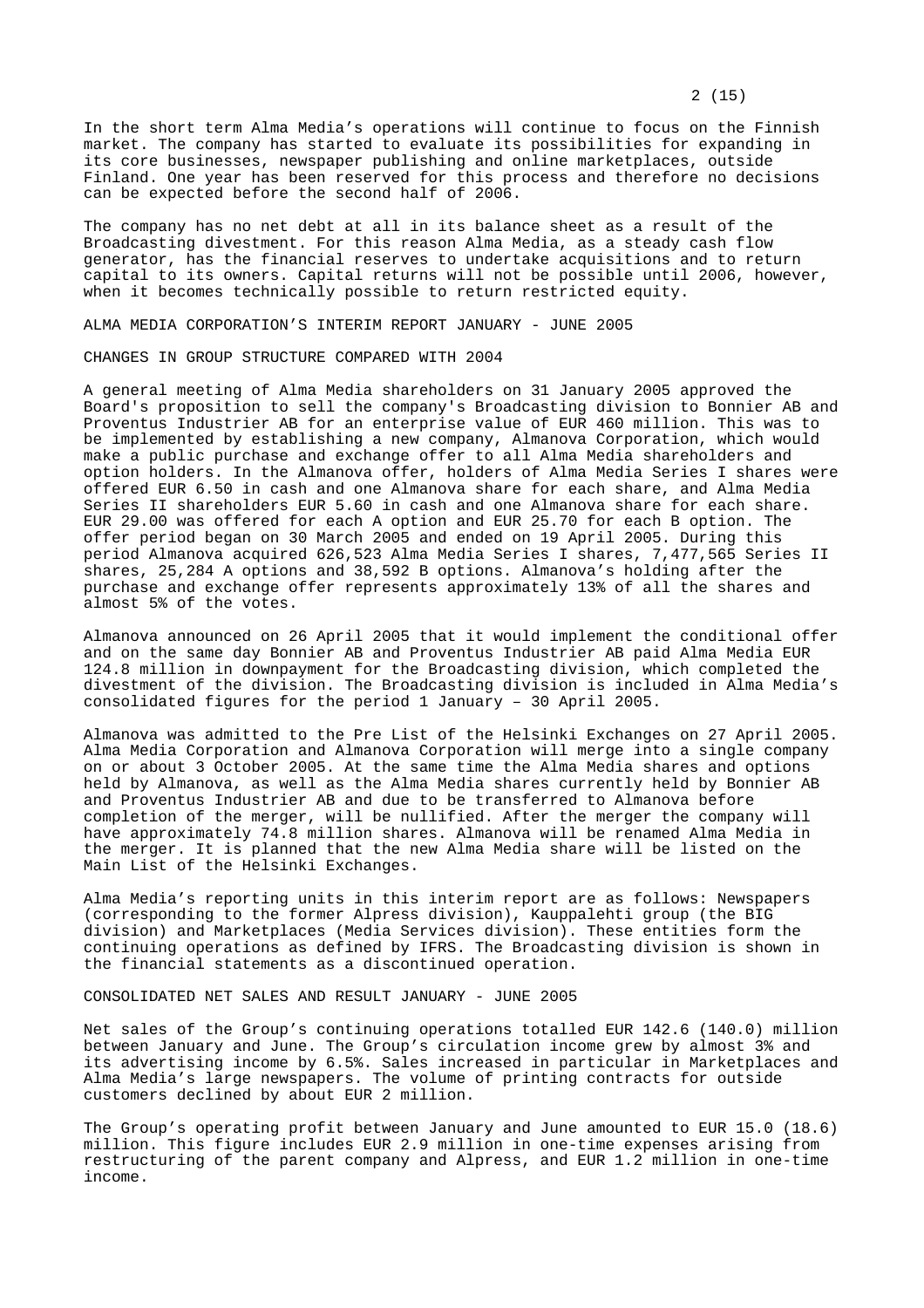# CONSOLIDATED NET SALES AND RESULT APRIL – JUNE 2005

The Group's net sales between April and June totalled EUR 73.5 (72.7) million. Net sales of the newspapers rose only 2% due to the decrease in printing work. Net sales of the Kauppalehti group increased 6% and of Marketplaces 7%. In the former case growth was the result of an increase in customer newspapers and Presso's volume. Classified services continued to grow strongly.

The Group's operating profit between April and June was EUR 9.4 (10.5) million. This figure includes EUR 1.4 million in one-time expenses arising from restructuring of the parent company and Alpress, and from Broadcasting divestment, and EUR 1.2 million in one-time income in the form of compensation that Edita Oyj was required by a court of arbitration to pay on Acta Print.

#### MARKET CONDITIONS

Finland is undoubtedly one of the best performers in the Euro area in terms of economic growth even though the average growth forecast for 2005 offered by the research institutions is clearly below last year's growth. Following the first quarter the full-year GDP forecast was slightly less than three per cent but the industrial dispute in the paper sector will probably result in a lower full-year figure.

The Finnish economy has developed well, buoyed by a lively domestic market. Consumer confidence in economic growth has remained high, while tax cuts and wage increases have increased the purchasing power of households. Unemployment, likewise, has improved slightly. Private consumption is expected to grow by over 3% this year. Continuing low interest rates have had a positive impact on consumer demand and in particular on home buying and property advertising.

Media advertising rose 4.4% between January and June according to TNS Gallup. The strongest increase by far was in Internet advertising, 29.2%. Television advertising rose 7.3% during the first quarter but began to decline during the second quarter. The actual growth figure for television advertising between January and June was 0.4%, which was well below the average for media advertising in general, whereas newspaper advertising grew 5.8% in the same period; within this group, town and free papers increased 13.4%.

The strong growth in newspaper advertising was driven by rising retail advertising, recovering recruitment advertising and property advertising, boosted by low interest rates.

Business newspaper advertising started well at the beginning of the year but appeared to decline between March and April, picking up again at the end of the reporting period.

The paper industry dispute had no significant impact on Alma Media's six-month performance.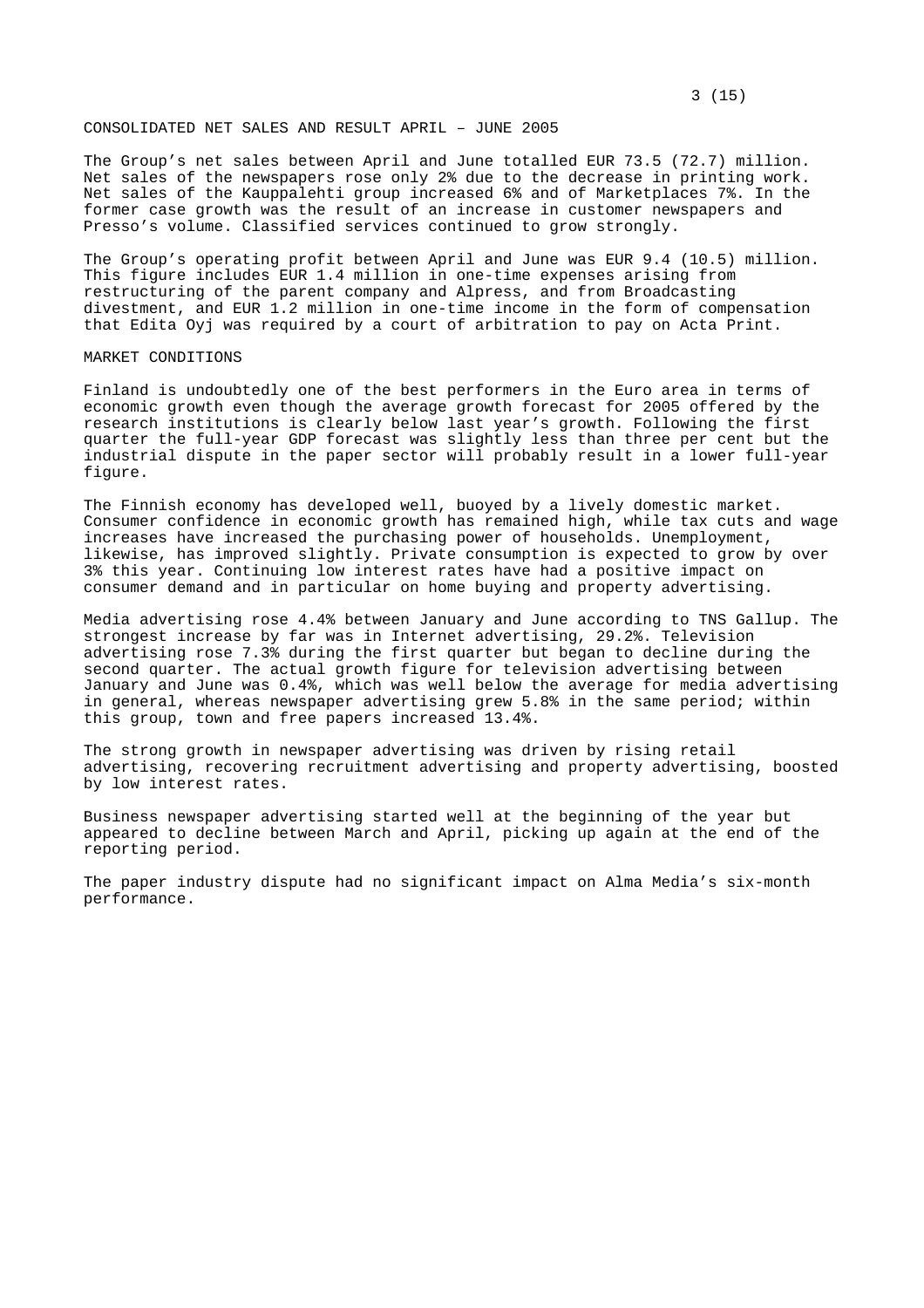| ALMA MEDIA GROUP                  |               |         |                                  | 4 (15)                                                |          |
|-----------------------------------|---------------|---------|----------------------------------|-------------------------------------------------------|----------|
|                                   | 2005          | 2004    | 2005                             | 2004                                                  | 2004     |
| KEY INDICATORS (MEUR)             | $4 - 6$       | $4 - 6$ | $1 - 6$                          | $1 - 6$                                               | $1 - 12$ |
| Net sales                         | 89.4          | 123.0   | 204.7                            | 233.4                                                 | 465.7    |
| Operating profit without capital  |               |         |                                  |                                                       |          |
| gain on Broadcasting              | 10.6          | 19.7    | 18.8                             | 28.4                                                  | 52.1     |
| as % of net sales                 | 11.9          | 16.0    | 9.2                              | 12.2                                                  | 11.2     |
| Net financial expenses            | 0.3           | 1.0     | 1.1                              | 2.1                                                   | 4.2      |
| as % of net sales                 | 0.3           | 0.8     | 0.5                              | 0.9                                                   | 0.9      |
| Share of associated company       |               |         |                                  |                                                       |          |
| results                           | 0.3           | 0.2     | $-0.1$                           | $-1.4$                                                | $-3.0$   |
| Balance sheet total               |               |         | 614.7                            | 356.1                                                 | 354.9    |
| Gross capital expenditure         | 4.5           | 3.2     | 13.1                             | 6.5                                                   | 14.1     |
| as % of net sales                 | 5.0           | 2.6     | 6.4                              | 2.8                                                   | 3.0      |
| Equity ratio                      |               |         | 82.5                             | 40.1                                                  | 43.1     |
| Gearing, %                        |               |         | $-11.3$                          | 73.5                                                  | 53.5     |
| Interest-bearing net debt         |               |         | $-55.3$                          | 98.5                                                  | 79.2     |
| Interest-bearing liabilities      |               |         | 56.7                             | 119.1                                                 | 101.6    |
| Non-interest-bearing liabilities  |               |         | 67.3                             | 103.1                                                 | 105.3    |
| No. of employees on payroll,      |               |         |                                  |                                                       |          |
| average                           |               |         | 3 1 2 3                          | 3 400                                                 | 3 380    |
| No. of employees calculated as    |               |         |                                  |                                                       |          |
| full-time personnel, average      |               |         | 2 457                            | 2 679                                                 | 2 679    |
| Cash flow from operating          |               |         |                                  |                                                       |          |
| activities/share, EUR             | 0.01          | 0.46    | 0.30                             | 0.74                                                  | 1.09     |
| Shareholders' equity/share, EUR   |               |         | 7.63                             | 2.10                                                  | 2.32     |
| Earnings/share, EUR (non-diluted) | 5.20          | 0.20    | 5.26                             | 0.28                                                  | 0.46     |
| Earnings/share, EUR (diluted)     | 5.11          | 0.20    | 5.19                             | 0.28                                                  | 0.46     |
| Earnings/share, EUR, adjusted for |               |         |                                  |                                                       |          |
| capital gain (non-diluted)        | 0.11          | 0.20    | 0.19                             | 0.28                                                  | 0.46     |
| Earnings/share, EUR, adjusted for |               |         |                                  |                                                       |          |
| capital gain (diluted)            | 0.11          | 0.20    | 0.19                             | 0.28                                                  | 0.46     |
| Market capitalization of share    |               |         |                                  |                                                       |          |
| capital                           |               |         | 917.0                            | 445.9                                                 | 715.5    |
|                                   |               |         |                                  |                                                       |          |
| NET SALES BY SEGMENT (MEUR)       | 2005          | 2004    | 2005                             | 2004                                                  | 2004     |
|                                   | $4 - 6$       | $4 - 6$ | $1 - 6$                          | $1 - 6$                                               | $1 - 12$ |
| Ongoing operations:               |               |         |                                  |                                                       |          |
| Newspapers                        | 54.9          | 54.7    | 105.5                            | 105.1                                                 | 212.4    |
| Kauppalehti Group                 | 13.1          | 12.4    | 25.8                             | 24.4                                                  | 49.1     |
| Marketplaces                      | $6 \, . \, 0$ | 5.6     | 11.8                             | 10.5                                                  | 21.3     |
| Other operations and eliminations | $-0.5$        | $0.0$   | $\textcolor{red}{\mathbf{-0.5}}$ | ${\bf 0}$ . ${\bf 0}$                                 | $0.8$    |
| Ongoing operations total          | 73.5          | 72.7    | 142.6                            | 140.0                                                 | 283.6    |
| Discontinued operations total     | 17.2          | 53.5    | 66.8                             | 99.8                                                  | 195.4    |
| Adjustments and eliminations      | $-1.3$        | $-3.2$  | $-4.7\,$                         | $\mathord{\hspace{1pt}\text{--}\hspace{1pt}} 6$ . $4$ | $-13.3$  |
| Total                             | 89.4          | 123.0   | 204.7                            | 233.4                                                 | 465.7    |
|                                   |               |         |                                  |                                                       |          |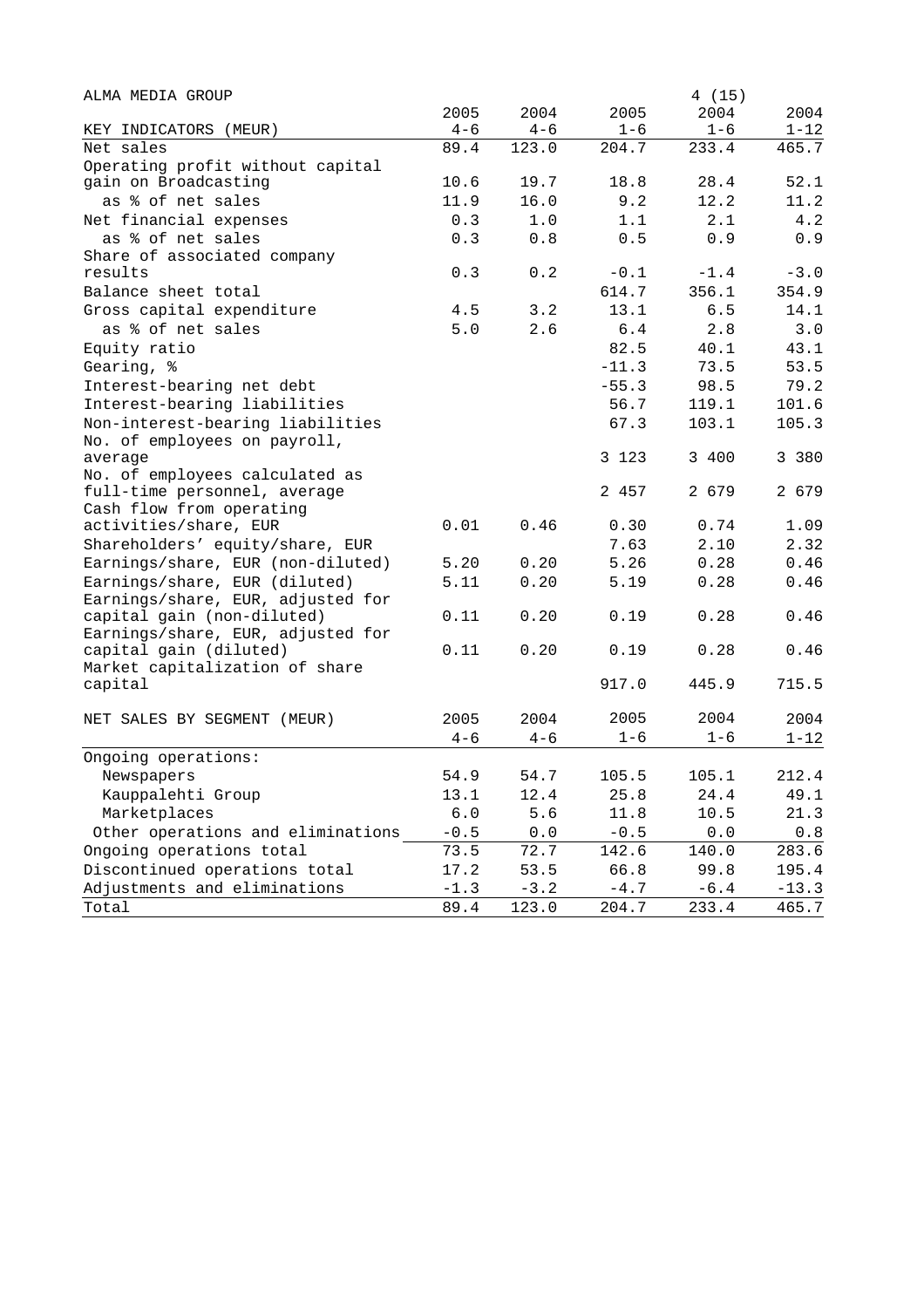| (MEUR)                                                                                                                                                                                                                                                                                                                             | 2005                 | 2004                        | 2005                 | 2004                        | 2004     |
|------------------------------------------------------------------------------------------------------------------------------------------------------------------------------------------------------------------------------------------------------------------------------------------------------------------------------------|----------------------|-----------------------------|----------------------|-----------------------------|----------|
|                                                                                                                                                                                                                                                                                                                                    |                      |                             |                      |                             |          |
|                                                                                                                                                                                                                                                                                                                                    | $4 - 6$              | $4 - 6$                     | $1 - 6$              | $1 - 6$                     | $1 - 12$ |
| Ongoing operations:                                                                                                                                                                                                                                                                                                                |                      |                             |                      |                             |          |
| Newspapers                                                                                                                                                                                                                                                                                                                         | 9.8                  | 9.1                         | 17.3                 | 16.2                        | 35.7     |
| Kauppalehti Group                                                                                                                                                                                                                                                                                                                  | 0.9                  | 2.3                         | 1.6                  | 3.5                         | 6.1      |
| Marketplaces                                                                                                                                                                                                                                                                                                                       | 0.1                  | 0.0                         | 0.2                  | 0.1                         | 0.3      |
| Other operations and eliminations                                                                                                                                                                                                                                                                                                  | $-1.4$               | $-0.9$                      | $-4.1$               | $-1.2$                      | $-5.1$   |
| Ongoing operations total                                                                                                                                                                                                                                                                                                           | 9.4                  | 10.5                        | 15.0                 | 18.6                        | 37.0     |
| Discontinued operations total                                                                                                                                                                                                                                                                                                      | 1.1                  | 9.1                         | 3.6                  | 9.6                         | 14.7     |
| Adjustments and eliminations                                                                                                                                                                                                                                                                                                       | 0.1                  | 0.1                         | 0.2                  | 0.2                         | 0.4      |
| Alma Media Group before capital                                                                                                                                                                                                                                                                                                    |                      |                             |                      |                             |          |
| gain on Broadcasting                                                                                                                                                                                                                                                                                                               | 10.6                 | 19.7                        | 18.8                 | 28.4                        | 52.1     |
| Capital gain on Broadcasting                                                                                                                                                                                                                                                                                                       | 324.5                | 0.0                         | 324.5                | 0.0                         | 0.0      |
| Total                                                                                                                                                                                                                                                                                                                              | 335.1                | 19.7                        | 343.3                | 28.4                        | 52.1     |
|                                                                                                                                                                                                                                                                                                                                    |                      |                             |                      |                             |          |
| NEWSPAPERS                                                                                                                                                                                                                                                                                                                         |                      |                             |                      |                             |          |
| $\mathbf{r}$ $\mathbf{r}$ $\mathbf{r}$ $\mathbf{r}$ $\mathbf{r}$ $\mathbf{r}$ $\mathbf{r}$ $\mathbf{r}$ $\mathbf{r}$ $\mathbf{r}$ $\mathbf{r}$ $\mathbf{r}$ $\mathbf{r}$ $\mathbf{r}$ $\mathbf{r}$ $\mathbf{r}$ $\mathbf{r}$ $\mathbf{r}$ $\mathbf{r}$ $\mathbf{r}$ $\mathbf{r}$ $\mathbf{r}$ $\mathbf{r}$ $\mathbf{r}$ $\mathbf{$ | $\cap$ $\cap$ $\cap$ | $\cap$ $\cap$ $\cap$ $\cap$ | $\cap$ $\cap$ $\cap$ | $\cap$ $\cap$ $\cap$ $\cap$ | 0.001    |

| 2005    | 2004    | 2005    | 2004    | 2004     |
|---------|---------|---------|---------|----------|
| $4 - 6$ | $4 - 6$ | $1 - 6$ | $1 - 6$ | $1 - 12$ |
| 54.9    | 54.7    | 105.5   | 105.1   | 212.4    |
| 24.3    | 23.7    | 48.0    | 46.9    | 96.9     |
| 27.4    | 26.2    | 50.7    | 48.8    | 98.8     |
| 2.0     | 3.6     | 4.3     | 6.8     | 11.6     |
| 1.2     | 1.2     | 2.5     | 2.6     | 5.1      |
| 9.8     | 9.1     | 17.3    | 16.2    | 35.7     |
| 17.9    | 16.6    | 16.4    | 15.4    | 16.8     |
| 1.7     | 0.8     | 4.1     | 2.3     | 3.8      |
| 1,564   | 1,632   | 1,536   | 1,622   | 1,607    |
| 1,128   | 1,194   | 1,110   | 1,168   | 1,165    |
|         |         |         |         |          |

The Newspapers group comprises the publishing activities of 32 newspapers. The largest are the regional paper Aamulehti and the afternoon paper Iltalehti.

In response to changes in the operating environment this year, Alma Media's newspapers are continuing to develop systematically and maintain a good level of service.

The paper industry dispute created no significant direct costs or reductions in the number of editorial pages.

The circulations of the afternoon papers began to decline in the second quarter. Price competition was intense in magazine cover prices. Iltalehti succeeded in raising its market share compared to the previous year and its media sales also grew vigorously between April and June.

Alma Media is playing an active role in the free paper market in the circulation areas of its current newspapers.

Printing sales remained considerably lower than in the comparison year also during the second quarter but the profitability of this business improved.

The operating profit of the Newspapers group rose during the second quarter, boosted by the favourable trend in Iltalehti's media sales and by improved profitability in the printing business.

The Newspapers group's 2005 operating profit is expected to be higher than last year.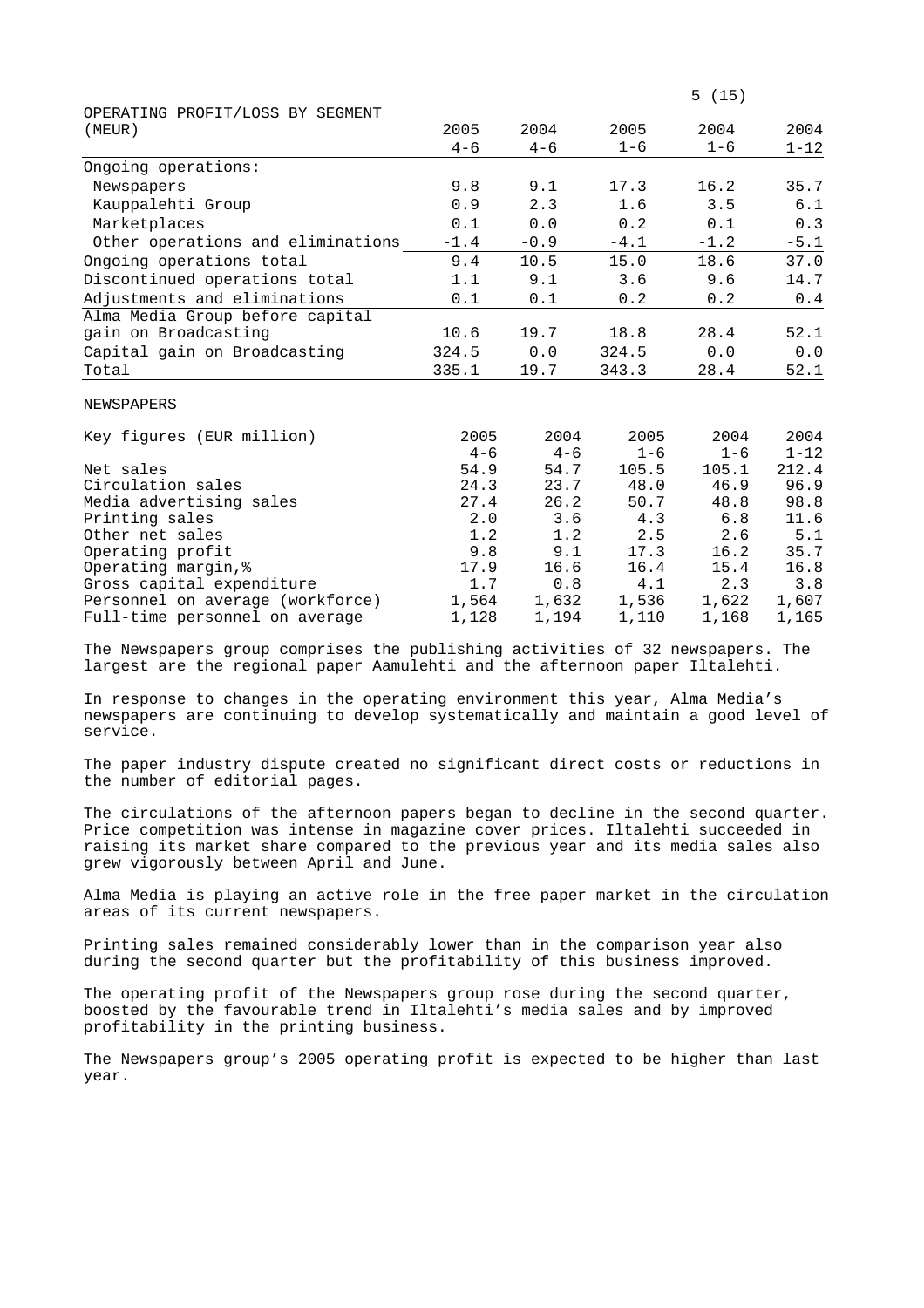KAUPPALEHTI GROUP

| Key figures (EUR million)        | 2005    | 2004    | 2005    | 2004    | 2004     |
|----------------------------------|---------|---------|---------|---------|----------|
|                                  | $4 - 6$ | $4 - 6$ | $1 - 6$ | $1 - 6$ | $1 - 12$ |
| Net sales                        | 13.1    | 12.4    | 25.8    | 24.4    | 49.1     |
| Circulation sales                | 3.4     | 3.3     | 6.8     | 6.8     | 13.9     |
| Advertising sales                | 5.4     | 5.3     | 10.5    | 10.0    | 19.6     |
| Other sales                      | 4.3     | 3.8     | 8.5     | 7.6     | 15.6     |
| Operating profit                 | 0.9     | 2.3     | 1.6     | 3.5     | 6.1      |
| Operating margin, %              | 7.1     | 18.5    | 6.2     | 14.3    | 12.3     |
| Gross capital expenditure        | 3.6     | 0.2     | 4.0     | 0.6     | 1.9      |
| Personnel on average (workforce) | 418     | 399     | 413     | 394     | 401      |
| Talentum Oyj's net sales         | 32.4    | 30.2    | 62.1    | 60.0    | 119.9    |
| Talentum Oyj's operating profit  | 2.7     | 1.7     | 4.6     | 4.1     | 9.3      |

The Kauppalehti group specializes in producing business information. Its bestknown product is the business and financial daily Kauppalehti.

Kauppalehti's circulation sales rose during the second quarter due to Kauppalehti Presso. Presso's circulation sales developed as targeted.

Media sales in the business newspapers decline by 1% between April and June. Kauppalehti and Kauppalehti Presso raised their media sales by an aggregate 2%; however, this was not sufficient in light of the Presso investments. Kauppalehti Online's media sales grew 26% in the second quarter. Net sales of the Lehdentekijät group (customer magazines) rose 28% in the second quarter.

The Kauppalehti group's operating profit decreased, notably because of weaker than expected media sales in the core paper and the Presso investment. A further reason was the timing of Lehdentekijät's expenses in the comparison period.

Kustannusosakeyhtiö Kauppalehti (the Kauppalehti publishing company) signed an agreement in June to acquire TietoEnator Corporation's ePortti business and to set up a direct marketing company called 121 Oy with TietoEnator.

The associated company Talentum Oyj (31.0%) contributed EUR 0.4 (0.4) million to Alma Media's consolidated result for the April-June period.

The Kauppalehti group's operating profit will not reach the level in 2004 this year due to lower than planned growth in media sales and to the planned expenses of the Presso paper.

MARKETPLACES

| Key figures (EUR million)        | 2005     | 2004    | 2005    | 2004    | 2004     |
|----------------------------------|----------|---------|---------|---------|----------|
|                                  | $4 - 6$  | $4 - 6$ | $1 - 6$ | $1 - 6$ | $1 - 12$ |
| Net sales                        | 6.0      | 5.6     | 11.8    | 10.5    | 21.3     |
| Classified Services, net sales   | 4.3      | 3.4     | 8.3     | 6.2     | 12.7     |
| Information Systems, net sales   | 1.9      | 2.0     | 3.6     | 3.8     | 7.6      |
| New Ventures, net sales          | $\Omega$ | 0.3     | 0.2     | 0.6     | 1.4      |
| Operating profit                 | 0.1      | 0.0     | 0.2     | 0.1     | 0.3      |
| Operating margin, &              | 1.7      | 0.1     | 1.7     | 0.9     | 1.4      |
| Capital expenditure              | 0.6      | 0.5     | 2.0     | 0.9     | 2.2      |
| Personnel on average (workforce) | 99       | 113     | 101     | 113     | 115      |
| Acta Print Oy's net sales        | 20.1     | 21.2    | 39.8    | 42.4    | 83.1     |
| Acta Print Oy's operating loss   | 1.7      | $-1.0$  | 0.7     | $-3.2$  | $-5.3$   |

Marketplaces comprises Classified Servies – the most important being Etuovi.com (home-buying), Autotalli.com (vehicles) and Monster.fi (jobs) – and technology services for the interactive media (NWS).

Classified Services increased its sales by 26%. Especially strong growth was shown by Monster.fi (92%). Autotalli.com remained at a good level likewise (88%).

The April-June FAS (Finnish Accounting Standards) operating profit for the associated company Acta Print Oy (36%) totalled EUR 1.7 million (loss EUR -1.0 million), which included EUR 2.4 million in one-time income. Acta Print Oy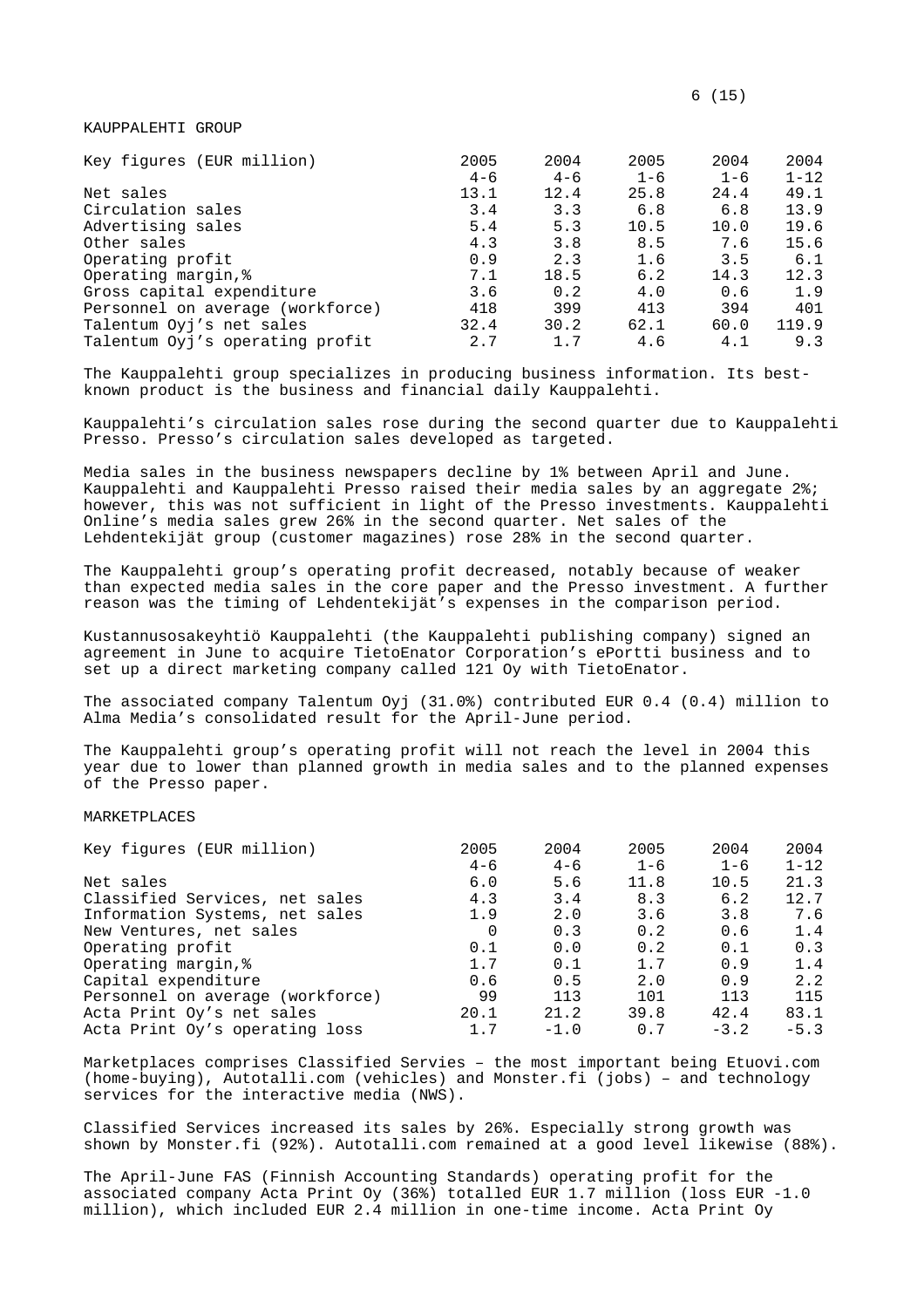The 2005 operating profit of Classified Services is expected to show an increase.

#### BROADCASTING

| Key figures (EUR million)         | 2005 | 2004    | 2005    | 2004    | 2004     |
|-----------------------------------|------|---------|---------|---------|----------|
|                                   | 4    | $4 - 6$ | $1 - 4$ | $1 - 6$ | $1 - 12$ |
| Net sales                         | 17.2 | 53.5    | 66.8    | 99.8    | 195.4    |
| Operating profit                  | 1.1  | 8.7     | 3.6     | 9.6     | 14.7     |
| Operating margin <sup>8</sup>     | 6.4  | 16.2    | 5.4     | 9.7     | 7.5      |
| Gross capital expenditure         | 0.5  | 1.4     | 2.7     | 2.7     | 5.2      |
| Personnel on average (workforce)  | 518  | 522     | 526     | 520     | 516      |
| MTV3's and Subty's share of total | 47.6 | 44.0    | 47.0    | 45.5    | 44.5     |
| viewing time (prime-time, 10-44   |      |         |         |         |          |
| year-olds), &                     |      |         |         |         |          |
| TV4 AB's net sales                | 27.7 | 68.6    | 90.3    | 124.1   | 254.4    |
| TV4 AB's operating profit/loss    | 2.8  | 2.0     | 0.5     | $-3.4$  | 4.4      |

The 2005 figures include operations for the period 1 January – 30 April 2005.

## BALANCE SHEET AND FINANCIAL POSITION

Alma Media Group's balance sheet at the end of June totalled EUR 614.7 million (31 December 2004: EUR 354.9 million). The company's equity ratio at the end of June was 82,5% (31 December 2004: 43.1%) and shareholders' equity per share was EUR 7.63 (31 December 2004: EUR 2.32).

The Group's cash flow continued to be good. Coupled with the cash payment of EUR 124.8 million for the Broadcasting business, this meant that Alma Media's net debt at the close of the period totalled EUR -55.3 million (31 December 2004: EUR 79.2 million).

The Group's interest-bearing debt is denominated in euros and therefore does not require hedging against currency fluctuations.

## CAPITAL EXPENDITURE

Gross capital expenditure by the Group's continuing operations between January and June totalled EUR 10.4 (3.8) million. The most important items were a EUR 3.4 million advance payment at the end of the period on the Kauppalehti group's expansion investment into the online and direct marketing business, and EUR 2.4 million for upgrading the Lapin Kansa newspaper's printing press. In other respects capital expenditure consisted of normal replacement and maintenance investments.

## ADMINISTRATION

Alma Media Corporation's Board of Directors appointed Mr Kai Telanne President and CEO of the Group from 1 April 2005.

Mr Juha Ruotsalainen was appointed President of Kustannus Oy Aamulehti from 1 June 2005.

Mr Matti Ilmivalta was appointed head of the Pohjoiset lehdet (Northern Newspapers) unit from 1 June 2005.

Alma Media introduced a new operational structure on 1 June 2005 having dismantled its previous divisional structure. The new organization is based on business units that report directly to the President and CEO. Within Group administration, the functions that continue reporting to the President and CEO are Finance, Human Resources, and Corporate Communications and IR. A new unit, Corporate Development, was established. Alma Media's business units are: Aamulehti, Satakunnan Kansa, Pohjoiset lehdet (Northern Newspapers), Suomen Paikallissanomat, Kauppalehti, Iltalehti and Marketplaces.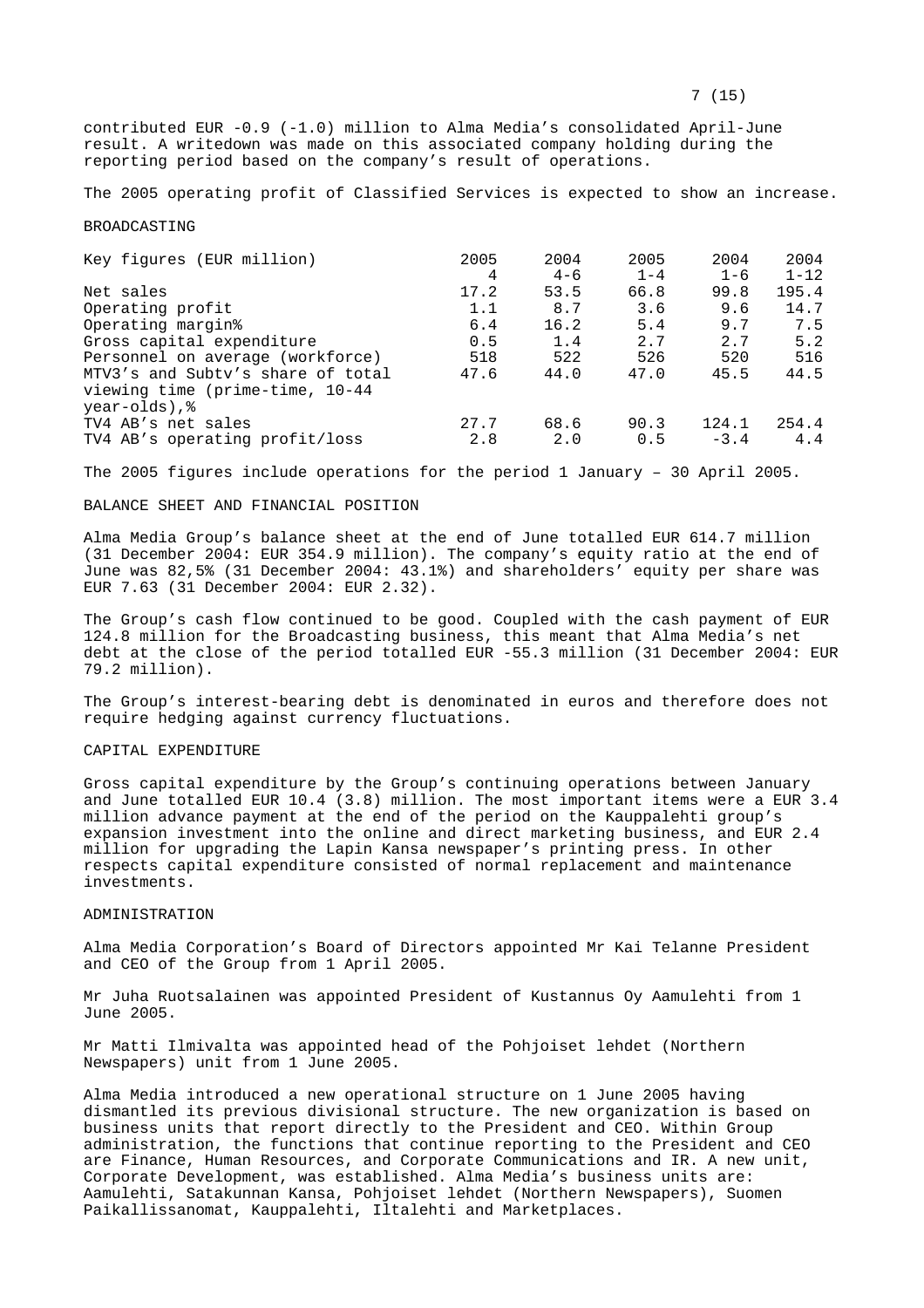# THE ALMA MEDIA SHARE

A total of 3,810,112 (863,770) Series I shares and 28,876,394 (9,348,884) Series II shares were traded on the Helsinki Exchanges between January and June. Altogether 206,070 (115,850) A options and 258,594 (80,698) options were traded during the same period.

Number of shares and votes at 30 June 2005:

|           | Shares                    | Votes      |
|-----------|---------------------------|------------|
| Series I  | 26,056,004                | 26,056,004 |
| Series II | 38,201,252                | 3,820,125  |
| Total     | 64, 257, 256 29, 876, 129 |            |

Alma Media Corporation's market capitalization at the end of June amounted to EUR 917.0 (445.9) million. This figure also includes the shares held by Bonnier AB, Proventus Industrier AB and Almanova, which will be nullified on the merger of Alma Media Corporation and Almanova Oyj, scheduled to take place on or about 3 October 2005. The demands of those shareholders who voted to oppose the merger decision did not lead to action by the deadline required.

Share and option prices, January – June 2005

|           | Highest | Lowest | Closing price   |
|-----------|---------|--------|-----------------|
| Series I  | 16.50   | 11.13  | 15.40 (29 June) |
| Series II | 14.35   | 10.25  | 13.50 (29 June) |
| A option  | 35.00   | 19.20  | 35.00 (21 June) |
| B option  | 31.00   | 16.50  | 25.50 (20 June) |

Bond with warrants to personnel

In accordance with the decision of the Annual General Meeting on 24 March 1999 Alma Media Corporation offered bonds with warrants totalling 1,220,000 Finnish markka (EUR 205,189.27) to its employees. The 1:4 share split on 5 April 2004 changed this number to 2,440,000 Series II shares. The subscription period for these shares ended on 30 June 2005 as decided by the Board of Directors on 8 March 2005 as permitted by the terms of this scheme. The reason for the change in schedule was the divestment in progress.

Altogether 835,132 new Series II shares were registered during the period following the exercise of warrants, which raised the share capital by EUR 351,147.80. During the entire subscription period of the scheme altogether 2,084,496 new shares were registered and the share capital was increased by a total of EUR 876,467.65. The warrants received by Almanova Oyj as a result of its purchase and exchange offer (63,876) were nullified and a further 25,000 warrants remained unused. Each warrant entitled its holder to subscribe for 4 shares.

# Liquidity providing contract

Alma Media Corporation has a liquidity providing contract with eQ Pankki Oy covering its Series II shares. Under this contract eQ Pankki guarantees bid and ask prices for the shares with a maximum spread of 3% during 85% of the exchange's trading hours. The contract applies to minimum lots of 2,000 Series II shares.

## Flagging announcements

Fidelity International Limited's holding of direct and indirect subsidiaries decreased below 1/20th of Alma Media Corporation's share capital on 14 April 2005.

Varma Mutual Pension Insurance Company's holding in Alma Media Corporation decreased below 1/20th and Almanova Oyj's holding increased above 1/10th on 26 April 2005.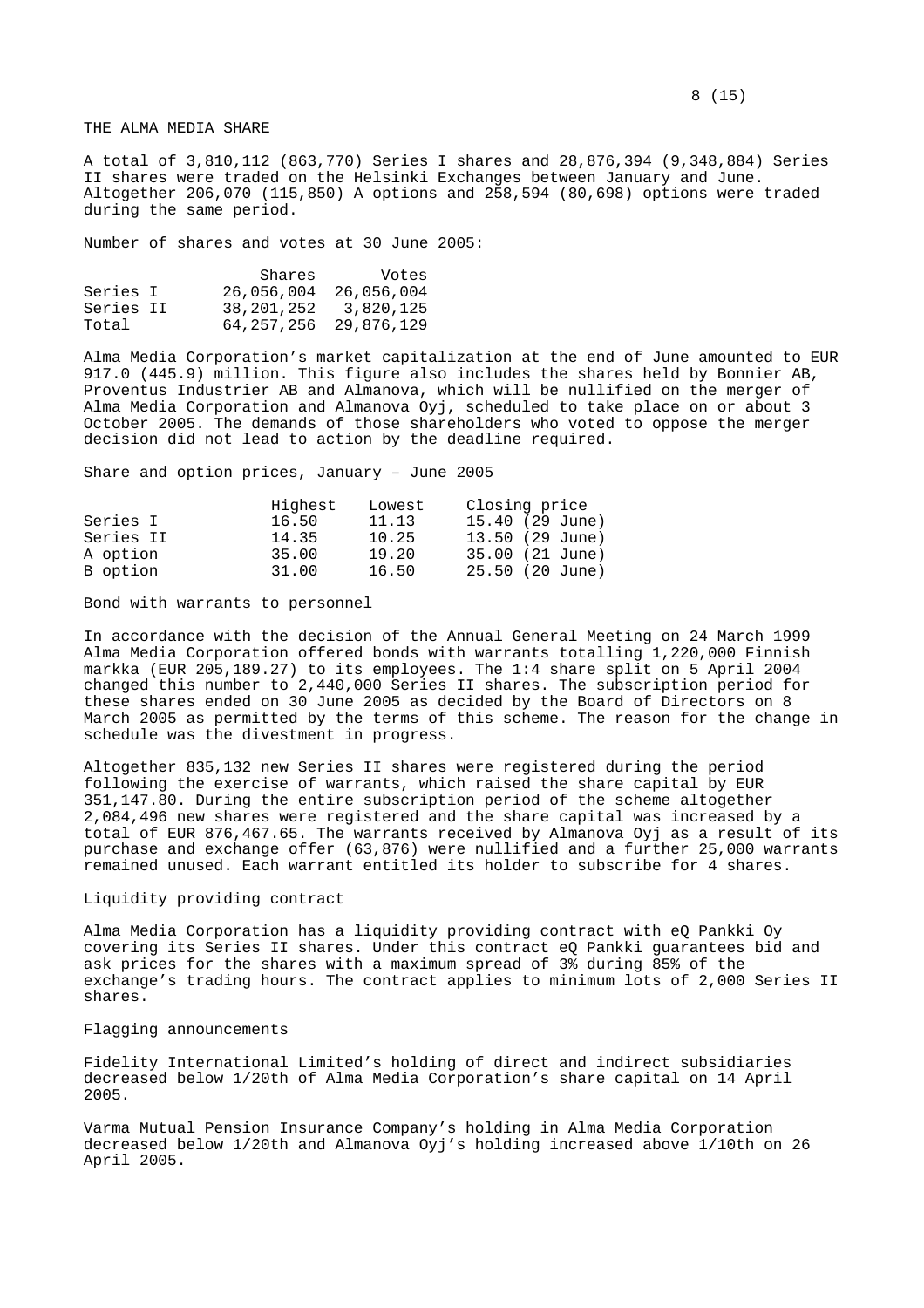# SIGNIFICANT EVENTS AFTER 30 JUNE 2005

The final share capital increase related to the 1999 bond with warrants was registered on 11 July 2005. Following registration, the number of shares and votes is as follows:

|           | Shares                | Votes      |
|-----------|-----------------------|------------|
| Series I  | 26,056,004            | 26,056,004 |
| Series II | 38,948,732            | 3,894,873  |
| Total     | 65,004,736 29,950,877 |            |

#### PROSPECTS TO THE YEAR END

Alma Media's full-year comparable net sales and operating profit are expected to be higher than in 2004. The main factor affecting the Group's profitability is how media advertising in Finland will develop since the Group derives roughly one-half of its revenues from advertising.

The comparable figures mentioned above refer to Alma Media for the full year 2004 excluding the Broadcasting division, and to the aggregate pro forma figures for Alma Media and Almanova in 2005 excluding the Broadcasting division. The operating profit forecast does not include any actual or future one-time items connected with the Broadcasting divestment and restructuring measures related to this transaction.

The Alma Media and Almanova merger has proceeded as planned. The merger will take place on or about 3 October 2005.

In August 2005 the company received knowledge to the effect that an authorized representative of the tax authorities has lodged a claim for rectification concerning the Talentum Oyj shares sold by Alma Media Corporation to Kustannusosakeyhtiö Kauppalehti and included in taxation for 2003. The company received EUR 7.8 million in April 2004 as a tax refund arising from a loss of the sale of shares. The company considers the claim to be groundless.

|                                           | 2005    | 2004    | 2005     | 2004     | 2004     |
|-------------------------------------------|---------|---------|----------|----------|----------|
| INCOME STATEMENT (MEUR)                   | $4 - 6$ | $4 - 6$ | $1 - 6$  | $1 - 6$  | $1 - 12$ |
| Ongoing operations:                       |         |         |          |          |          |
| NET SALES                                 | 73.5    | 72.7    | 142.6    | 140.0    | 283.6    |
| Other operating income                    | 1.7     | 0.5     | 2.3      | 1.7      | 2.9      |
| Operating expenses                        | $-63.2$ | $-59.6$ | $-124.7$ | $-117.1$ | $-237.9$ |
| Depreciation and writedowns               | $-2.6$  | $-3.1$  | $-5.2$   | $-6.0$   | $-11.6$  |
| OPERATING PROFIT                          | 9.4     | 10.5    | 15.0     | 18.6     | 37.0     |
| Financial income and expenses             | 0.1     | $-0.1$  | 0.3      | 0.0      | 6.8      |
| Associated companies, share of<br>results | $-0.2$  | $-0.4$  | $-0.1$   | $-0.8$   | $-3.6$   |
| PROFIT BEFORE TAXES                       | 9.3     | 10.0    | 15.2     | 17.8     | 40.2     |
| Income taxes                              | $-2.5$  | $-3.4$  | $-4.0$   | $-4.7$   | $-13.8$  |
| PROFIT FROM ONGOING OPERATIONS            | 6.8     | 6.6     | 11.2     | 13.1     | 26.4     |
| Result from discontinued<br>operations    | 0.4     | 6.6     | 1.1      | 4.9      | 3.4      |
| Capital gain on Broadcasting              | 324.5   | 0.0     | 324.5    | 0.0      | 0.0      |
| Adjustments and eliminations              | 0.3     | 0.3     | 0.3      | 0.3      | 0.3      |
| NET PROFIT FOR THE PERIOD                 | 332.0   | 13.5    | 337.1    | 18.3     | 30.1     |

| Distribution             |  |                            |      |      |
|--------------------------|--|----------------------------|------|------|
| To parent company owners |  | 331.9 13.1 336.8           | 17.9 | 29.2 |
| To minority holders      |  | $0.1 \t 0.4 \t 0.3 \t 0.4$ |      | 0.9  |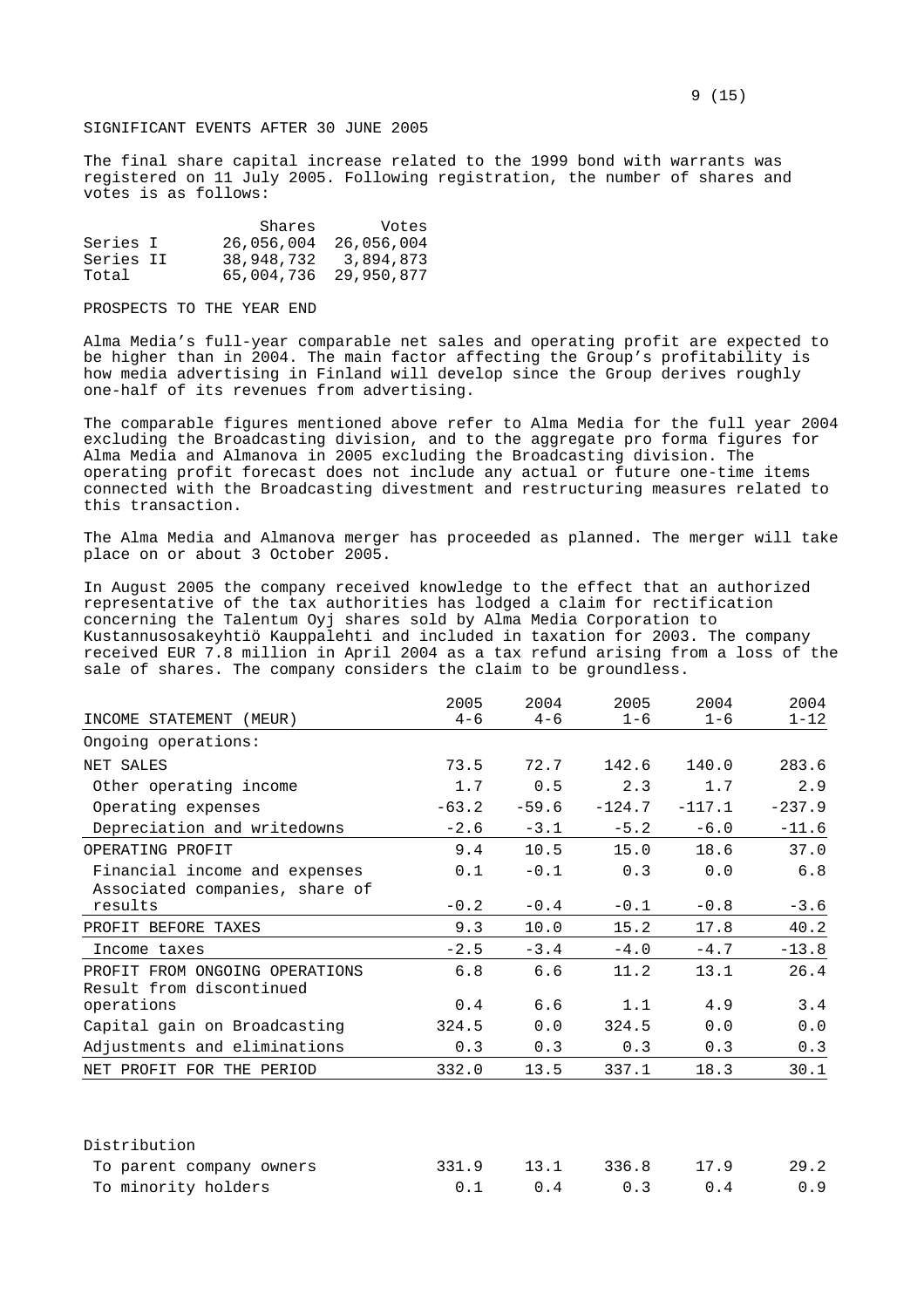| Earnings/share, EUR, ongoing<br>operations                     | 0.10 | 0.11 | 0.17 | 0.21 | 0.42 |
|----------------------------------------------------------------|------|------|------|------|------|
| Earnings/share, EUR, ongoing<br>operations                     | 0.10 | 0.10 | 0.17 | 0.21 | 0.41 |
| Earnings/share, EUR;<br>discontinued operations, incl.         |      |      |      |      |      |
| capital gain on Broadcasting<br>Earnings/share (diluted) EUR;  | 5.10 | 0.11 | 5.11 | 0.08 | 0.05 |
| discontinued operations, incl.<br>capital gain on Broadcasting | 5.01 | 0.10 | 5.02 | 0.08 | 0.05 |

INCOME STATEMENTS OF COMPARATIVE YEAR BY QUARTER (MEUR):

|                                                          | 2004    | 2004    | 2004    | 2004      |
|----------------------------------------------------------|---------|---------|---------|-----------|
| INCOME STATEMENT (MEUR)                                  | $1 - 3$ | $4 - 6$ | $7 - 9$ | $10 - 12$ |
| Ongoing operations:                                      |         |         |         |           |
| NET SALES                                                | 67.3    | 72.7    | 67.1    | 76.5      |
| Other operating income                                   | 1.2     | 0.5     | 0.7     | 0.5       |
| Operating expenses                                       | $-57.5$ | $-59.6$ | $-54.4$ | $-66.4$   |
| Depreciation and writedowns                              | $-2.9$  | $-3.1$  | $-4.2$  | $-1.4$    |
| OPERATING PROFIT                                         | 8.1     | 10.5    | 9.2     | 9.2       |
| Financial income and expenses                            | 0.1     | $-0.1$  | $-0.1$  | 6.9       |
| Associated companies, share of                           |         |         |         |           |
| results                                                  | $-0.4$  | $-0.4$  | 0.0     | $-2.8$    |
| PROFIT BEFORE TAXES                                      | 7.8     | 10.0    | 9.1     | 13.3      |
| Income taxes                                             | $-1.3$  | $-3.4$  | $-2.9$  | $-6.2$    |
| PROFIT FROM ONGOING OPERATIONS                           | 6.5     | 6.6     | $6.2$   | 7.1       |
| Result from discontinued                                 |         |         |         |           |
| operations                                               | $-1.7$  | 6.6     | 0.1     | $-1.6$    |
| Adjustments and eliminations                             | 0.0     | 0.3     | $-0.1$  | 0.1       |
| NET PROFIT FOR THE PERIOD                                | 4.8     | 13.5    | 6.2     | 5.6       |
|                                                          |         |         |         |           |
| Distribution                                             |         |         |         |           |
| To parent company owners                                 | 4.8     | 13.1    | 5.9     | 5.2       |
| To minority holders                                      | 0.0     | 0.4     | 0.3     | 0.2       |
| Earnings/share, EUR;                                     |         |         |         |           |
| ongoing operations                                       | 0.10    | 0.11    | 0.10    | 0.11      |
| Earnings/share (diluted) EUR;                            |         |         |         |           |
| ongoing operations                                       | 0.10    | 0.10    | 0.10    | 0.11      |
| Earnings/share, EUR; discontinued                        |         |         |         |           |
| operations                                               | $-0.03$ | 0.11    | 0.00    | $-0.03$   |
| Earnings/share (diluted) EUR;<br>discontinued operations | $-0.03$ | 0.10    | 0.00    | $-0.03$   |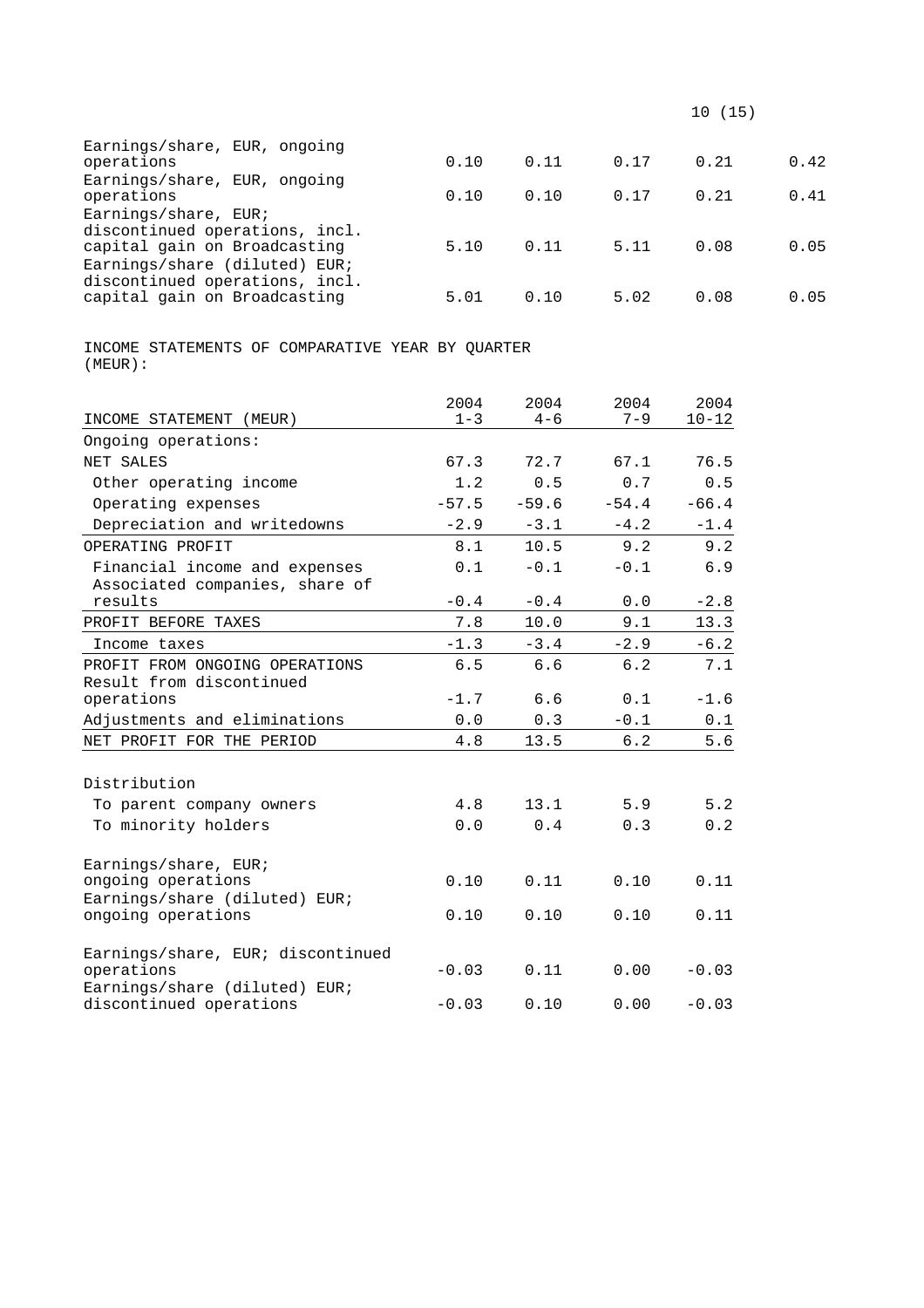|                                       | 11 (15) |
|---------------------------------------|---------|
| RECONCILIATION OF NET PROFIT 4-6/2004 |         |
| FAS/IFRS (MEUR)                       |         |

|                                                                       | 2004<br>$4 - 6$ | 2004<br>$1 - 6$ | 2004<br>$1 - 12$               |
|-----------------------------------------------------------------------|-----------------|-----------------|--------------------------------|
| Net profit for the period FAS                                         | 11.2            | 13.4            | 21.1                           |
| Reversal of goodwill<br>amortization (IFRS 3)<br>Reversal of goodwill | 1.1             | 2.3             | 4.7                            |
| amortization included in results<br>of associated companies (IAS 28)  | 1.5             | 2.9             | 5.7                            |
| Finance leases (IAS 17)                                               | 0.0             | 0.0             | $-0.1$                         |
| Income taxes (IAS 12)                                                 | $-0.3$          | $-0.3$          | $-0.3$                         |
| Share-based payments (IFRS 2)<br>Net profit for the period 1-3/2004   | 0.0             | 0.0             | $-1.0$                         |
| <b>IFRS</b>                                                           | 13.5            | 18.3            | 30.1                           |
| BALANCE SHEET (MEUR)                                                  |                 |                 | 30.6.2005 30.6.2004 31.12.2004 |
| ASSETS; ONGOING OPERATIONS                                            |                 |                 |                                |
| NON-CURRENT ASSETS                                                    |                 |                 |                                |
| Tangible assets                                                       | 62.8            | 66.1            | 63.1                           |
| Intangible assets                                                     | 7.6             | 7.5             | 7.9                            |
| Goodwill on consolidation                                             | 14.8            | 13.4            | 14.0                           |
| Holdings in associated companies                                      | 30.3            | 32.8            | 31.4                           |
| Other investments                                                     | 10.0            | 8.2             | 6.6                            |
| Deferred tax assets                                                   | 4.2             | 3.7             | 3.9                            |
| Other receivables                                                     | 5.6             | 9.8             | 6.9                            |
| CURRENT ASSETS                                                        |                 |                 |                                |
| Inventories<br>Accounts receivable and other                          | 1.6             | 1.4             | 1.7                            |
| receivables *)                                                        | 365.8           | 101.3           | 103.1                          |
| Cash and bank **)                                                     | 112.0           | 73.7            | 74.6                           |
| ASSETS TOTAL; ONGOING OPERATIONS                                      | 614.7           | 317.9           | 313.2                          |
| Assets classified as held for sale                                    | 0.0             | 187.9           | 190.5                          |
| Adjustments and eliminations                                          | 0.0             | $-149.7$        | $-148.8$                       |
| ASSETS TOTAL                                                          | 614.7           | 356.1           | 354.9                          |

\*) The receivable on the Broadcasting divestment was MEUR 339.7.

\*\*) Includes the acquisition cost of Broadcasting division (MEUR 54.8) in the comparison data.

| BALANCE SHEET (MEUR)               |       |          | 30.6.2005 30.6.2004 31.12.2004 |
|------------------------------------|-------|----------|--------------------------------|
| SHAREHOLDERS' EOUITY AND           |       |          |                                |
| LIABILITIES; ONGOING OPERATIONS    |       |          |                                |
| Shareholders' equity belonging to  |       |          |                                |
| parent company owners              | 490.1 | 127.8    | 143.0                          |
| Minority interest                  | 0.6   | 0.6      | 0.6                            |
| SHAREHOLDERS' EQUITY. TOTAL        | 490.7 | 128.4    | 143.6                          |
| LIABILITIES                        |       |          |                                |
| Deferred tax liabilities           | 2.4   | 3.1      | 2.4                            |
| Non-current liabilities            | 62.7  | 78.9     | 80.0                           |
| Current liabilities                | 58.9  | 107.5    | 87.2                           |
| SHAREHOLDERS' EOUITY AND           |       |          |                                |
| LIABILITIES TOTAL; ONGOING         |       |          |                                |
| OPERATIONS                         | 614.7 | 317.9    | 313.2                          |
| Liabilities classified as held for |       |          |                                |
| sale                               | 0.0   | 187.9    | 190.5                          |
| Adjustments and eliminations       | 0.0   | $-149.7$ | $-148.8$                       |
| SHAREHOLDERS' EOUITY AND           |       |          |                                |
| LIABILITIES TOTAL                  | 614.7 |          | 356.1 354.9                    |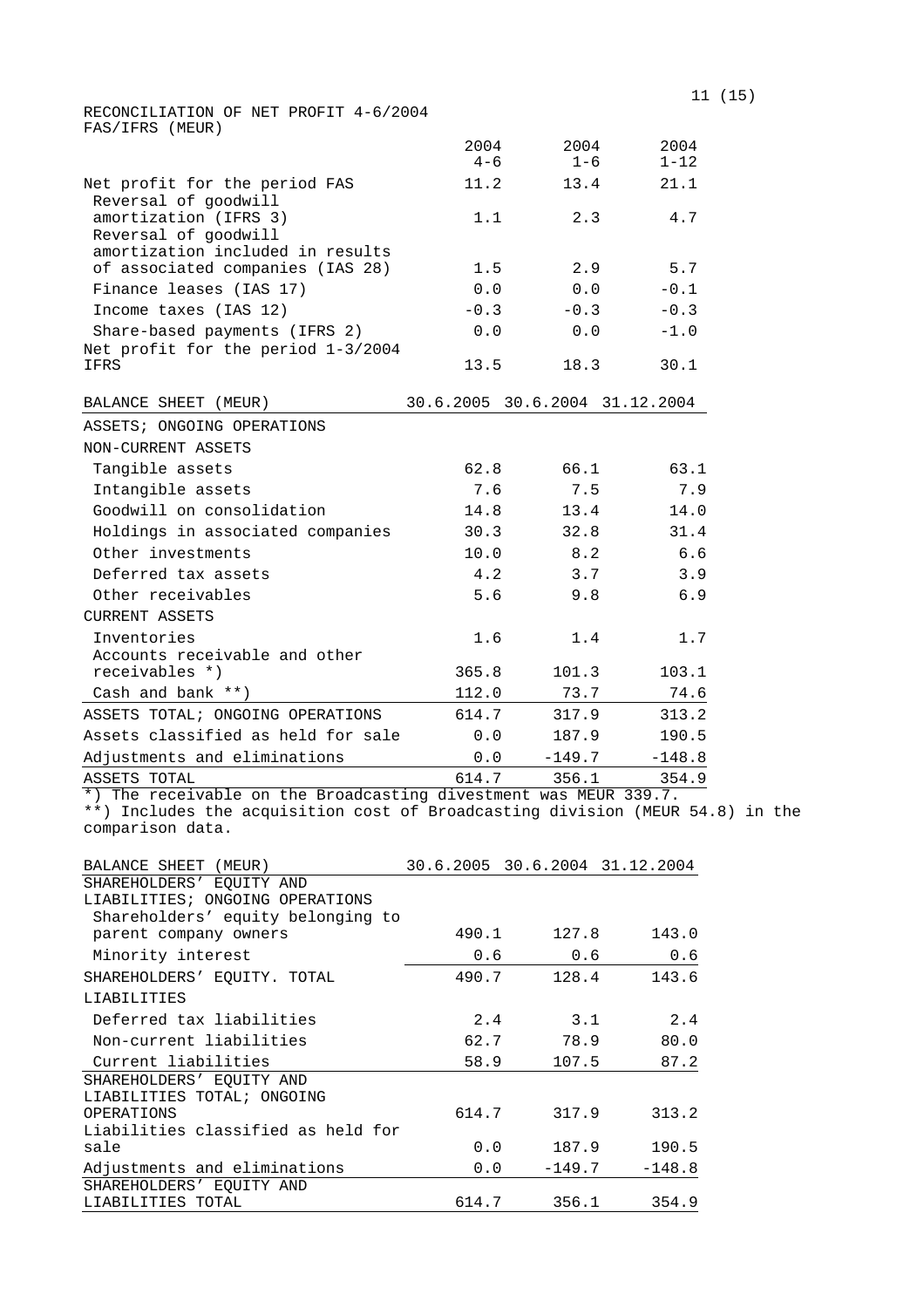CALCULATION OF CHANGES TO SHAREHOLDERS' EQUITY 1 January - 30 June 2005

| MEUR                                          | Share re<br>capi- is-<br>tal |             | um              | Acc.<br>Sha Share transla<br>premi tion<br>diffe- value |            | Fair Retai- Parent Minori-ders'<br>sue fund rences reservenings total rest |            | ned ear company ty inte equity, | Share<br>hol<br>total |
|-----------------------------------------------|------------------------------|-------------|-----------------|---------------------------------------------------------|------------|----------------------------------------------------------------------------|------------|---------------------------------|-----------------------|
| Equity at $1.1.2005$                          |                              |             | $26.5$ 1.8 50.8 |                                                         | 0.0<br>0.1 |                                                                            | 66.6 145.8 | 2.1                             | 147.9                 |
| Change in trans-<br>lation difference         |                              |             |                 | $-0.1$                                                  |            |                                                                            | $-0.1$     |                                 | $-0.1$                |
| Share options<br>exercised                    |                              | $0.5 \t0.9$ | 6.0             |                                                         |            |                                                                            | 7.4        |                                 | 7.4                   |
| Minority interest in<br>divested subsidiaries |                              |             |                 |                                                         |            |                                                                            | 0.0        | $-1.8$                          | $-1.8$                |
| Other changes                                 |                              |             |                 |                                                         |            | 0.2                                                                        | 0.2        |                                 | 0.2                   |
| Net profit for<br>the period                  |                              |             |                 |                                                         |            | 336.8                                                                      | 336.8      | 0.3                             | 337.1                 |
| Equity at 30 June 2005                        | 27.0                         | 2.7         | 56.8            | 0.0                                                     | 0.0        | 403.6                                                                      | 490.1      | 0.6                             | 490.7                 |

CALCULATION OF CHANGES TO SHAREHOLDERS' EQUITY 1 January - 30 June 2005

| MEUR                                                          | Share re<br>capi- is<br>tal | premi tion<br>um | Acc.<br>Sha Share transla | Fair<br>diffe value | Retai<br>ned ear company ty inte equity,<br>sue fund rences reservenings total rest | Parent Minori ders' |        | Share<br>hol<br>total |
|---------------------------------------------------------------|-----------------------------|------------------|---------------------------|---------------------|-------------------------------------------------------------------------------------|---------------------|--------|-----------------------|
| Equity at $1.1.2004$<br>Sale of financial<br>assets available |                             | $26.5$ 0.0 50.6  | 0.0                       |                     | $0.6$ 76.6 154.3                                                                    |                     |        | $1.4$ 155.7           |
| for sale<br>Change in trans-                                  |                             |                  |                           |                     | $-0.6$                                                                              |                     | $-0.6$ |                       |
| lation difference                                             |                             |                  | $-0.1$                    |                     |                                                                                     | $-0.1$              |        | $-0.1$                |
| Dividend payment<br>Net profit for the                        |                             |                  |                           |                     | $-39.3$                                                                             | $-39.3$             |        | $-39.3$               |
| period                                                        |                             |                  |                           |                     | 17.9                                                                                | 17.9                | 0.3    | 18.2                  |
| Equity at 30 June 2004                                        | 26.5 0.0                    | 50.6             | $-0.1$                    | 0.0                 | 55.2                                                                                | 132.2               | 1.7    | 133.9                 |

Reconciliation of shareholders' equity for the full year 2004 is presented in the stock exchange release dated 24 March 2005 on the impacts of IFRS adoption.

| RECONCILIATION OF SHAREHOLDERS'S EOUITY    |                                 |         |         |
|--------------------------------------------|---------------------------------|---------|---------|
| FAS/IFRS (MEUR)                            | 31.12.2003 31.3.2004 31.12.2004 |         |         |
| FAS shareholders' equity                   | 167.0                           | 140.6   | 150.2   |
| IAS 17 Leases, and sale and leaseback      |                                 |         |         |
| transactions                               | $-10.0$                         | $-10.0$ | $-10.0$ |
| IAS 19 Employee benefits                   | $-1.0$                          | $-1.0$  | $-1.0$  |
| IAS 16 Property. plant and equipment       | $-0.6$                          | $-0.6$  | $-0.6$  |
| IAS 36 Impairment of assets                | $-0.3$                          | $-0.3$  | $-0.3$  |
| IAS 28 Investments in associated companies | $-4.8$                          | $-4.8$  | $-4.8$  |
| IAS 39 Financial instruments               | 0.8                             | 0.0     | 0.0     |
| IAS 12 Income taxes                        | 3.2                             | 3.4     | 3.4     |
| Change in net profit for the period        |                                 |         |         |
| FAS/IFRS                                   | 0.0                             | 4.9     | 8.9     |
| Shareholders' equity belonging to parent   |                                 |         |         |
| company holders IFRS                       | 154.3                           | 132.2   | 145.8   |
| Minority interest                          | 1.4                             | 1.7     | 2.1     |
| Shareholders' equity total                 | 155.7                           | 133.9   | 147.9   |
|                                            |                                 |         |         |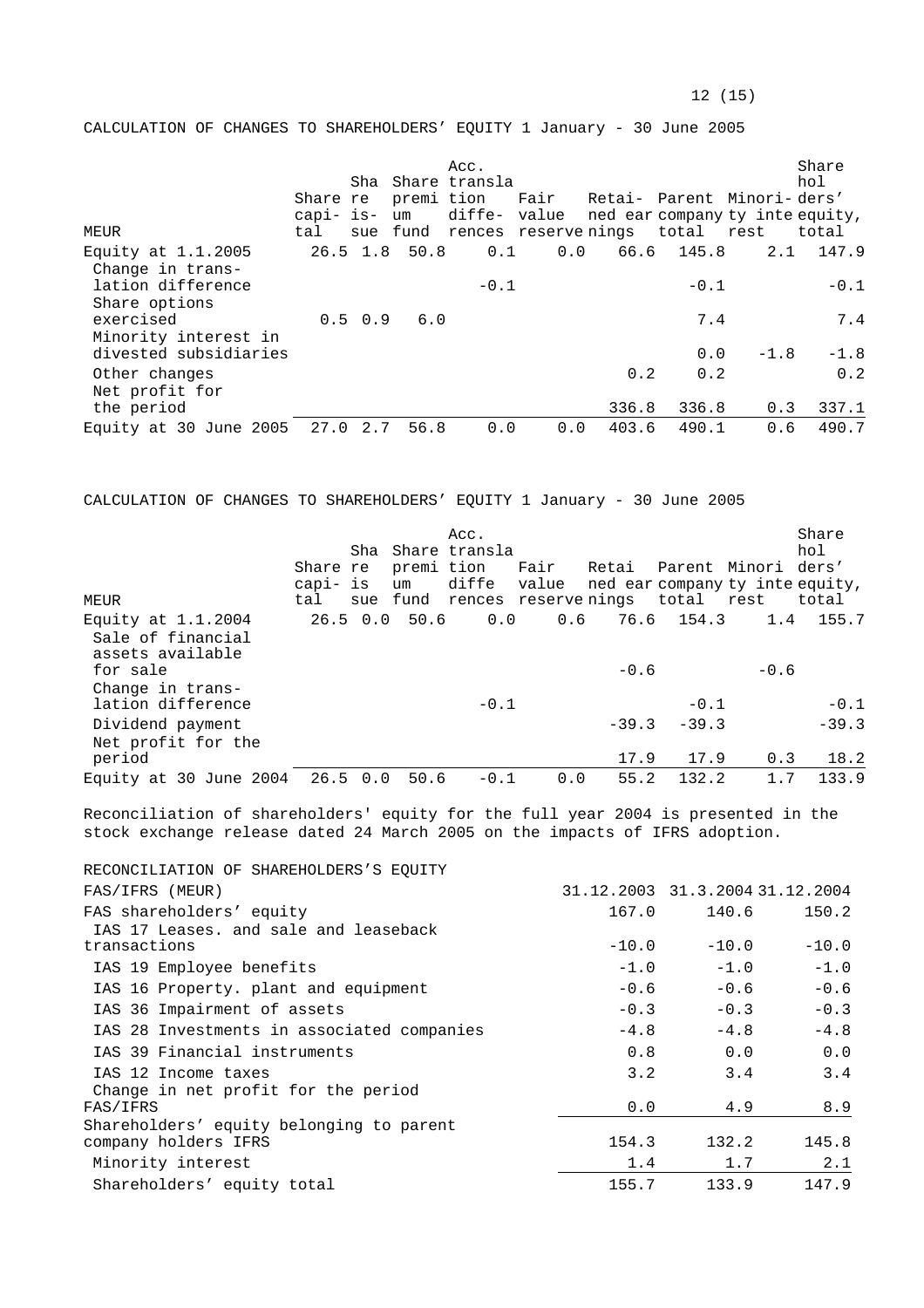|  | 13 (15) |
|--|---------|
|--|---------|

| CASH FLOW STATEMENT (MEUR)                                     |         | 2005<br>$1 - 6$ | 2004<br>$1 - 6$ | 2004<br>$1 - 12$ |          |
|----------------------------------------------------------------|---------|-----------------|-----------------|------------------|----------|
| Ongoing operations:                                            |         |                 |                 |                  |          |
| Operations                                                     |         |                 |                 |                  |          |
| Net profit for the period                                      |         | 11.2            | 13.1            | 26.4             |          |
| Adjustments                                                    |         | 10.3            | 9.5             | 22.4             |          |
| Change in working capital                                      |         | 5.0             | 8.7             | $-1.5$           |          |
| Financial items and taxes                                      |         | $-6.1$          | 4.9             | $-1.2$           |          |
| Cash flow from operating activities total                      |         | 20.4            | 36.2            | 46.1             |          |
| Cash flow after investing activities                           |         | $-5.9$          | 0.0             | $-1.2$           |          |
| Cash flow before financing activities                          |         | 14.5            | 36.2            | 44.9             |          |
| Cash flow from financing activities                            |         | 42.8            | $-34.9$         | $-42.7$          |          |
|                                                                |         | $-28.3$         | 1.3             | 2.2              |          |
| Discontinued operations:                                       |         |                 |                 |                  |          |
| Cash flow from operating activities                            |         | $-1.3$          | 12.5            | 21.5             |          |
| Cash flow after investing activities                           |         | 37.7            | 1.8             | 0.2              |          |
| Cash flow from financing activities                            |         | 81.4            | $-19.1$         | $-25.5$          |          |
| Change in cash and bank (increase $+$ /                        |         |                 |                 |                  |          |
| $decrease -)$                                                  |         | 89.5            | $-3.5$          | $-1.6$           |          |
| Cash and bank at beginning of period                           |         | 22.5            | 24.1            | 24.1             |          |
| Cash and bank at end of period                                 |         | 112.0           | 20.6            | 22.5             |          |
|                                                                |         |                 |                 |                  |          |
|                                                                | 2005    | 2004            | 2005            | 2004             | 2004     |
| GROUP INVESTMENTS (MEUR)<br>Gross capital expenditure, ongoing | $4 - 6$ | $4 - 6$         | $1 - 6$         | $1 - 6$          | $1 - 12$ |
| operations                                                     | 4.0     | 2.2             | 10.4            | 3.8              | 8.9      |
| Gross capital expenditure,                                     |         |                 |                 |                  |          |
| discontinued<br>Gross capital expenditure on fixed             | 0.5     | 1.0             | 2.7             | 2.7              | 5.2      |
| assets                                                         | 4.5     | 3.2             | 13.1            | 6.5              | 14.1     |
|                                                                |         |                 |                 |                  |          |
|                                                                |         | 30.6.           | 30.6.           | 31.12.           |          |
| GROUP CONTINGENT LIABLITIES (MEUR)                             |         | 2005            | 2004            | 2004             |          |
| For own commitments                                            |         |                 |                 |                  |          |
| Mortgages on land and buildings                                |         | 0.0             | 3.3             | 0.0              |          |
| Chattel mortgages                                              |         | 0.0             | 0.1             | 0.1              |          |
|                                                                |         |                 |                 |                  |          |
| Other own commitments                                          |         |                 |                 |                  |          |
| Leasing commitments                                            |         | 2.1             | 5.1             | $5.0$            |          |
| Other commitments                                              |         | 2.4             | 1.0             | 2.5              |          |
| Total                                                          |         | 4.5             | 9.5             | 7.6              |          |
| Maturity of Group's leasing payments (MEUR)                    |         |                 |                 |                  |          |
| Within one year                                                |         | 1.3             | 1.1             | 1.7              |          |
| After one year                                                 |         | $0.8$           | 3.9             | 3.3              |          |
|                                                                |         |                 |                 |                  |          |

Most of the Group's companies operate in rented business premises. The rental agreements vary in duration from six months to 16 years. Annual rental payments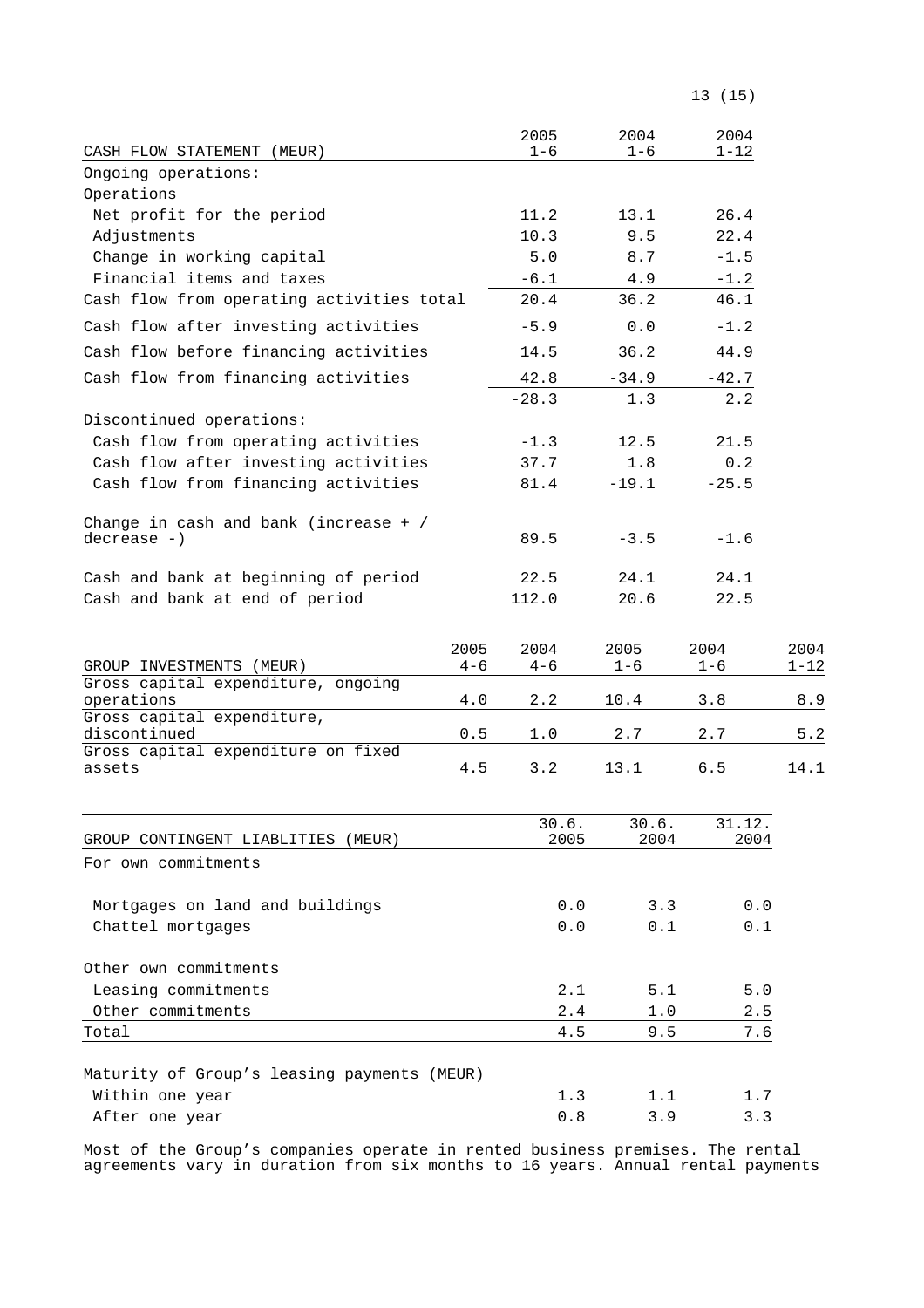current total approx. MEUR 6. Some of these business premises have been sub-let and contribute approx. MEUR 1.2 in annual income.

MAIN ACCOUNTING PRINCIPLES (IFRS)

General

Alma Media Group adopted the International Financial Reporting Standards (IFRS) in its interim and year-end reports from the beginning of 2005. The IFRS opening balance sheet at 1 January 2004 has been prepared using the Standards and Interpretations currently in force.

In preparing its opening balance sheet Alma Media Group has applied IFRS 1 (First-Time Adoption). This standard in principle requires the retrospective application of the standards but it also permits certain exemptions, the most important of which is the use of FAS (Finnish Accounting Standards) values for acquisitions in the IFRS balance sheet at the transition date. Alma Media Group has not applied the exemption permitted by IAS 39 (Financial Instruments), which allows non-adjustment of the comparative information, because the Group has applied this standard since 1 January 2004.

This interim report has been prepared applying the recognition and measurement principles described in IAS 34 (Interim Financial Reporting).

The tax expense in the income statement is the tax based on the company's taxable income for the period plus deferred tax. Tax based on the company's taxable income for the period is calculated on taxable income using the current tax rate applicable in each country. Tax is adjusted for any taxes related to previous periods. Deferred tax liabilities and assets are entered in the consolidated balance sheet applying IAS 12 (Income Tax).

The main differences in accounting principles between the interim report prepared according to IFRS and the earlier interim and annual reports prepared according to FAS are described in Alma Media's IFRS transition release dated 23 March 2005 and the stock exchange release, dated 29 April 2005, on the company's interim result for the period 1 January – 31 March 2005

The IFRS comparison figures for 2004 in this release differ from those presented in the two previously mentioned releases (23 March 2005 and 29 April 2005) with respect to the associated company Talentum Oyj. In these previous releases the Talentum Oyj figures included in Alma Media's result in 2004 and the opening balance sheet at 1 January 2004 in Alma Media's consolidated balance sheet were based on FAS values, whereas Alma Media's share of Talentum Oyj's first-quarter 2005 result in Alma Media's consolidated figures was based on IFRS. Since publication of the releases. Alma Media's share of Talentum Oyj's 2004 result and Talentum's retained earnings at 1 January 2004 have likewise been adjusted to correspond with IFRS principles. These adjustments are now included in the associated company's comparison figures in this release. The impact of the changes on the comparison figures compared to the previously published figures (as far as they apply to Alma Media Group) is shown below:

Equity. opening balance sheet 1 Jan. 2004 MEUR -4.8

|  | Share of associated companies' results 1-3/2004   |  | $MEUR + 0.2$ |
|--|---------------------------------------------------|--|--------------|
|  | Share of associated companies' results 4-6/2004   |  | $MEUR + 0.3$ |
|  | Share of associated companies' results 7-9/2004   |  | $MEUR + 0.2$ |
|  | Share of associated companies' results 10-12/2004 |  | $MEUR + 0.2$ |
|  | Share of associated companies' results 2004       |  | MEUR $+0.9$  |
|  |                                                   |  |              |

Impact of change on Group's equity at 31 Dec. 2004 MEUR -3.9

The figures in this interim report are unaudited.

Alma Media Corporation will publish its Q3 interim report on 28 October 2005 at 9.00 A.M. EET.